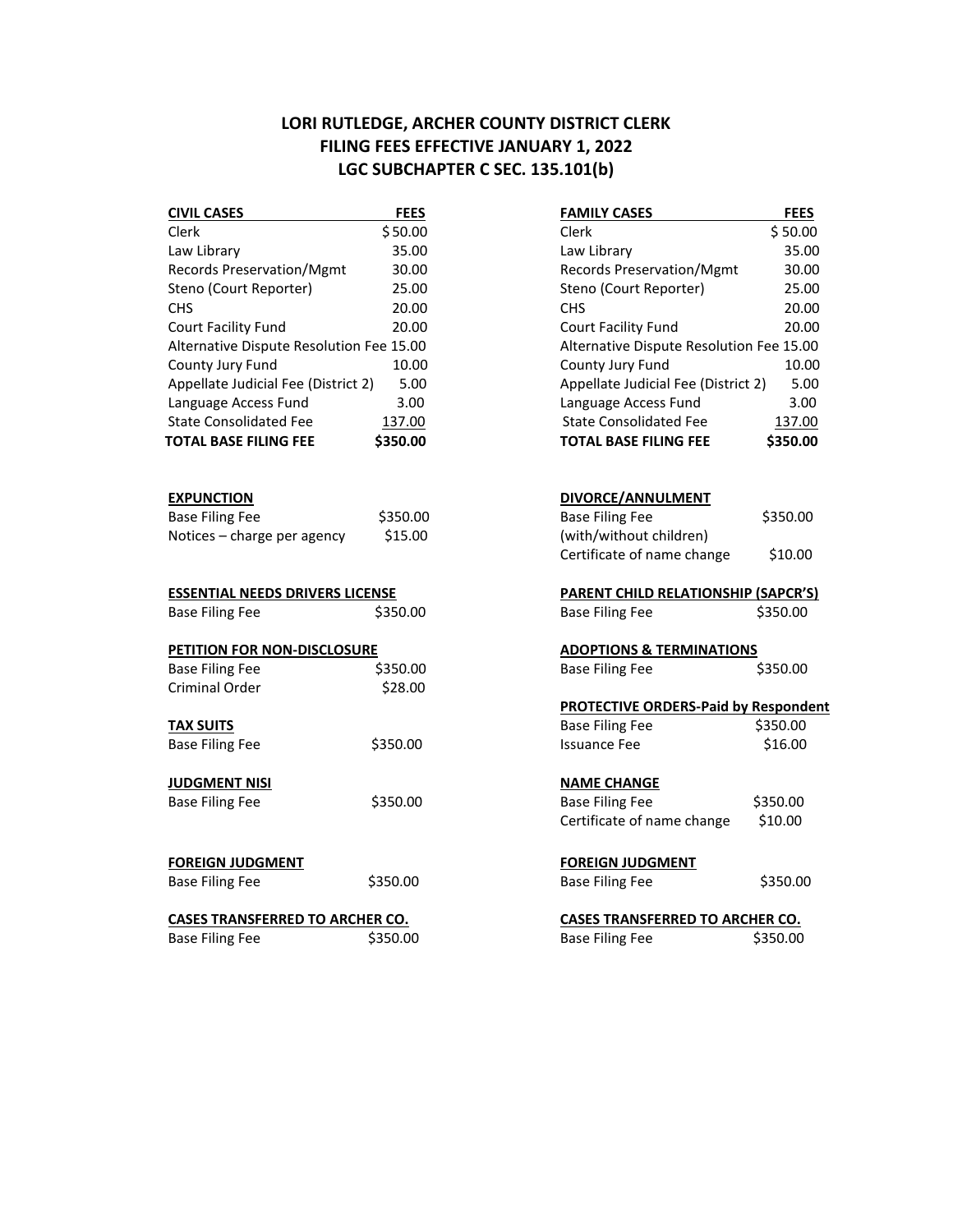### **FILING FEES IN AN EXISTING ACTION/MOTIONS CIVIL, TAX & FAMILY**

| LGC Subchapter C Sec. 135.101(b) |         |
|----------------------------------|---------|
| Counterclaim                     | \$80.00 |
| Cross-Action                     | \$80.00 |
| <b>Motion for New Trial</b>      | \$80.00 |
| <b>Motion for Contempt</b>       | \$80.00 |
| Motion to Modify                 | \$80.00 |
| Intervention                     | \$80.00 |
| Third-Party Petition             | \$80.00 |
|                                  |         |

Each action above includes Local Filing Fee: \$35.00 = Clerk \$15.00 + Records Management \$20.00 State Filing Fee: \$45.00

### **FILING FEES IN AN EXISTING PARENT CHILD RELATIONSHIP CASE (SAPCR'S)**

| FC 110.002 and FC 110.005           |         |
|-------------------------------------|---------|
| Motion for Contempt                 | \$15.00 |
| <b>Motion to Enforce</b>            | \$15.00 |
| Motion to Modify                    | \$15.00 |
| License Suspension                  | \$15.00 |
| Writ of Withholding                 | \$15.00 |
| Motion to Transfer Out of County    | \$15.00 |
| Motion to Transfer to Archer County | \$45.00 |

# **ISSUANCE FEES**

| .                                                          |        |
|------------------------------------------------------------|--------|
| Citation, Notice, Precept, TRO Writ, Writs, Order of Sale, |        |
| Abstract of Judgment, Capias, Subpoena                     | \$8.00 |

## **SERVICE FEES BY CLERK**

| Certified Mail – Clerk                                  | \$125.00 |
|---------------------------------------------------------|----------|
| Secretary of State (additional fee, also add Clerk fee) | 55.00    |
| By Publication or Posting                               | 125.00   |

#### **MISCELLANEOUS FEES**

| <b>TXVSU Fee to Register an Adoption</b>         | \$25.00 |
|--------------------------------------------------|---------|
| Clerk's Certificate for Order of Withholding     | 15.00   |
| Search Fee                                       | 5.00    |
| Filing and Approving Bonds                       | 5.00    |
| Non and Certified Copy on paper (each page)      | 1.00    |
| Non certified electronic document                |         |
| (for each page up to 10 pages \$1.00 plus \$0.10 |         |
| each additional page)                            |         |